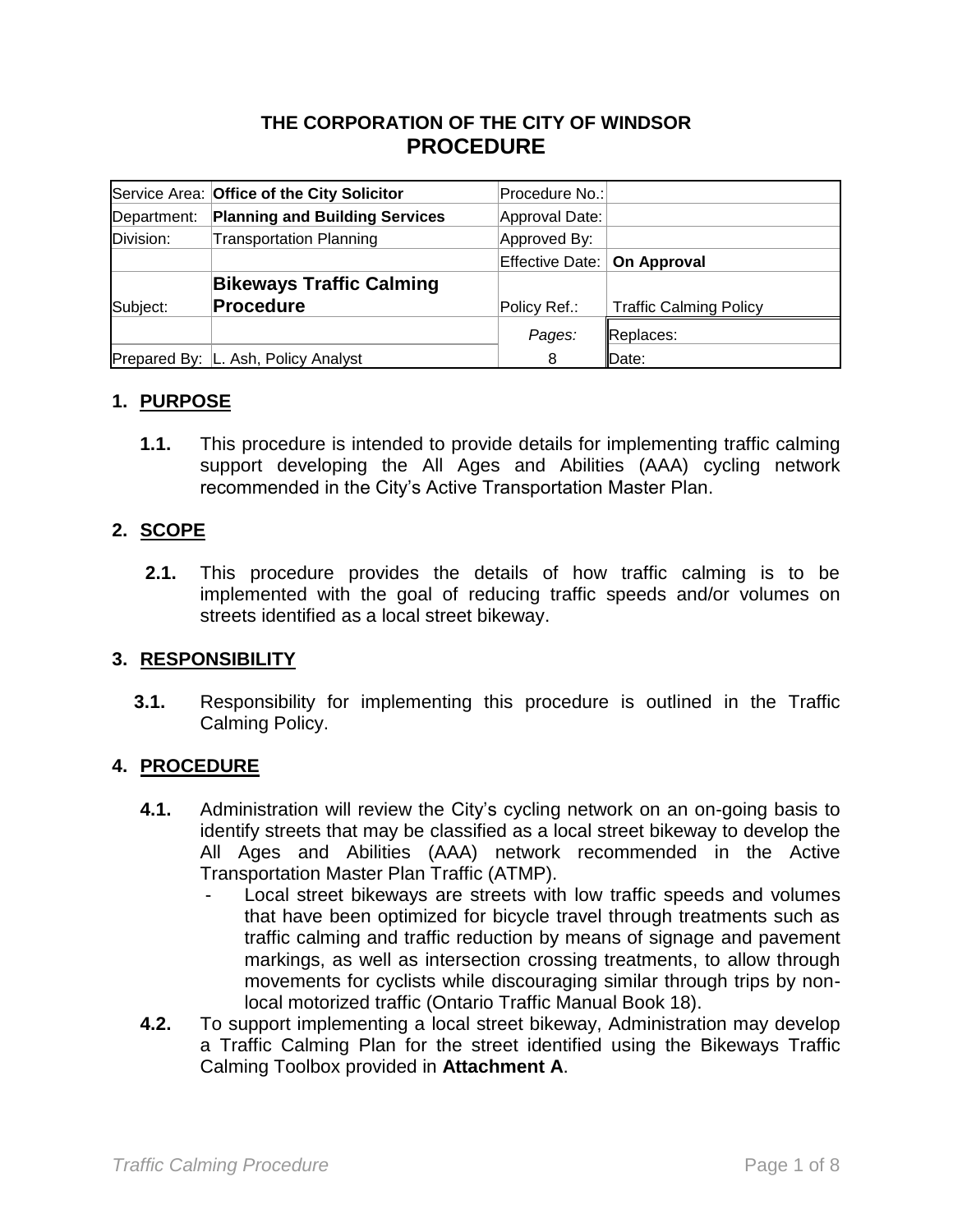- **Table A-1** provides a brief description of the different traffic calming measures.
- **Table A-2** provides cost estimate ranges used for each measure.
- **4.3.** Other measures may also be considered at critical locations where local bikeways intersect with major roads or other bikeways to minimize conflicts between motor vehicles and cyclists/pedestrians. Examples of crossing treatments include median islands, pedestrian corridors, signals and sensors.
- **4.4.** Administration will continue to explore new traffic calming measures and may test different measures as pilot projects to determine if they are suitable for temporary or permanent installation.
- **4.5.** Applicable policies, guidelines and master plans should be considered during the review, including the City's Active Transportation Master Plan (ATMP), School Neighbourhood Policy, the Transportation Association of Canada (TAC) Canadian Guide to Traffic Calming and the Ontario Traffic Manual (OTM) Book 18. Any traffic calming construction work shall meet the requirements on the City of Windsor Development Manual and any relevant City of Windsor Engineering Standard Drawings.
- **4.6.** Other affected agencies, such as emergency services, the Windsor Accessibility Advisory Committee (WAAC), the Windsor Bicycling Committee (WBC), Bus Kids, any affected Business Improvement Areas (BIA) and the Windsor-Essex County Health Unit (WECHU) may be invited to provide comments and feedback.
- **4.7.** Projects will be put forward based on the prioritization criteria provided in the Active Transportation Master Plan. The number of projects put forward in any given year will depend on associated implementation cost and available budget. The length of time a project has been waiting for implementation funding will not influence whether it is constructed in the coming season. Practical considerations may affect the selection of projects, some of which include the availability of funds restricted to specific activities or areas, the potential to coordinate with other projects and the availability of alternate funding sources.
- **4.8.** Administration will present a report to Council for approval to fund and implement the Traffic Calming Plan. Other methods for presenting the results to Council may include an annual presentation as a part of the capital budgeting process.
- **4.9.** Administration will notify the public when a Traffic Calming Plan is to be presented to Council for approval. Notification may be provided by any of the following means:
	- A notice provided to adjacent households and commercial properties;
	- A notice posted at the location of the concern; or
	- Information posted on the City's website, local newspaper or other media.
- **4.10.** Opportunities to include traffic calming measures on residential streets with designated bikeways should be considered prior to road reconstruction projects.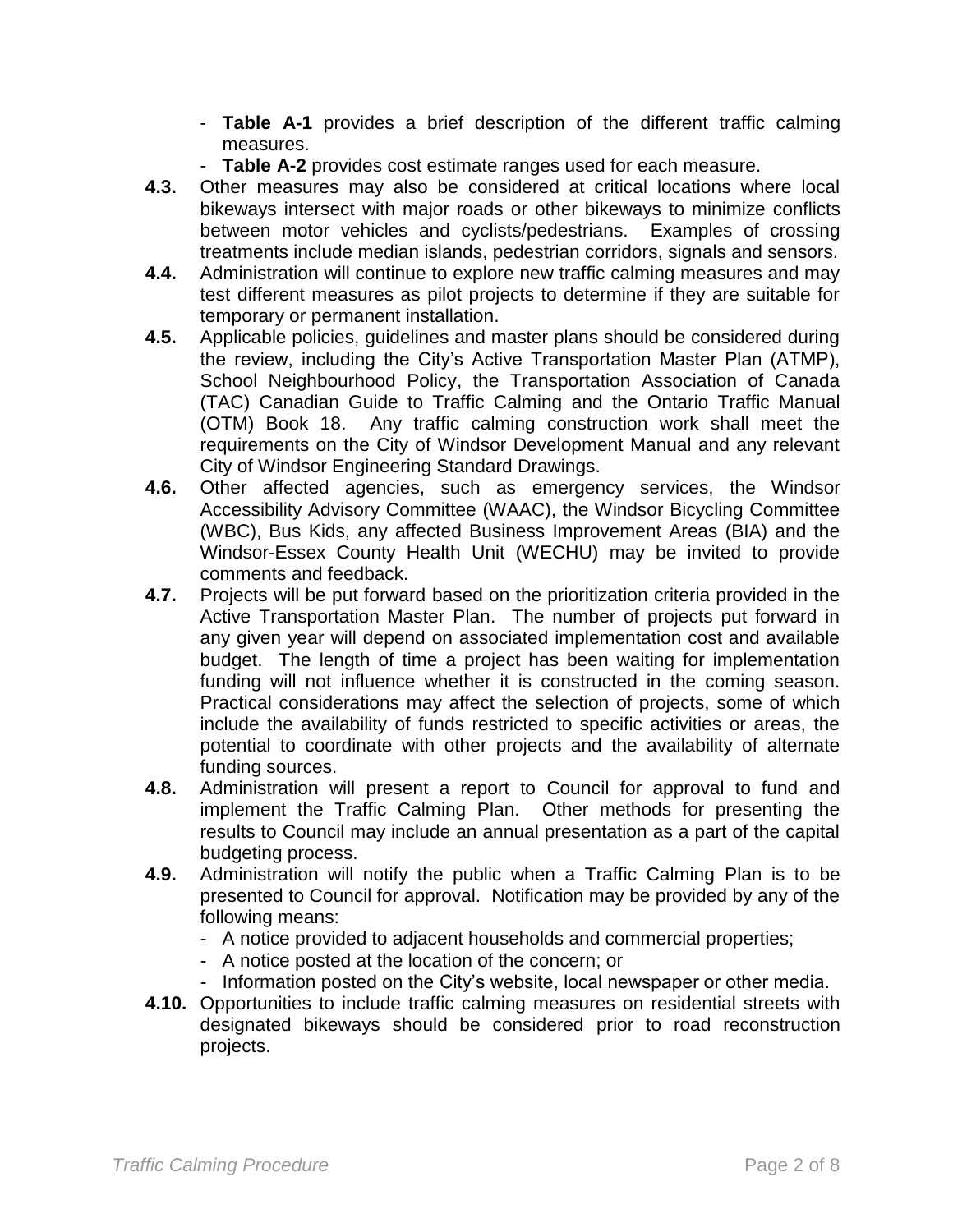**4.11.** The Active Transportation Master Plan encourages pedestrian connectivity for people walking and cycling when considering dead end streets as a traffic calming measure.

## **5. RECORDS, FORMS, AND ATTACHMENTS**

- **5.1.** Records for this policy shall be prepared and retained in accordance with Records Retention By-Law 21-2013, as amended.
- **5.2.** Attachment A Bikeways Traffic Calming Toolbox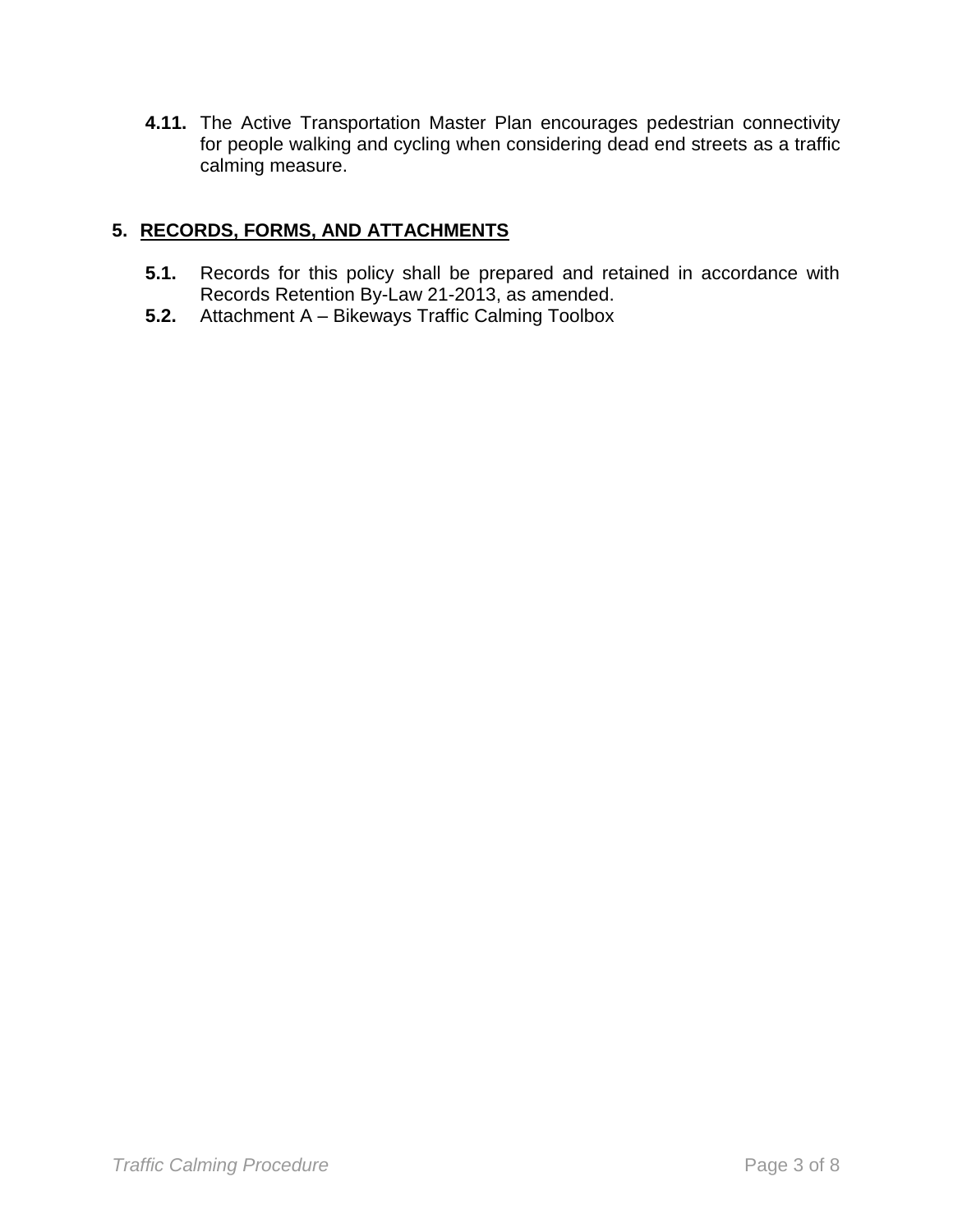# **ATTACHMENT A – Bikeways Traffic Calming Toolbox**

| <b>Item</b><br># | <b>Measure</b>                            | <b>Example</b>                                                                                                | <b>Description</b>                                                                                                                                                                                                                                                                        | Est.<br><b>Cost</b><br>Range | Est.<br><b>Annual</b><br>Maint.<br>Cost |
|------------------|-------------------------------------------|---------------------------------------------------------------------------------------------------------------|-------------------------------------------------------------------------------------------------------------------------------------------------------------------------------------------------------------------------------------------------------------------------------------------|------------------------------|-----------------------------------------|
| 1                | Speed<br>Hump <sup>1</sup>                | www.fhwa.dot.gov                                                                                              | Speed<br>humps<br>provide a vertical,<br>tactile<br>alert<br>to<br>drivers,<br>encouraging lower<br>speeds.                                                                                                                                                                               | $$ - $$                      | $$ - $$                                 |
| $\overline{2}$   | Speed<br>Table <sup>1</sup>               | www.surrey.ca                                                                                                 | Speed<br>tables<br>similar<br>serve<br>a<br>function as speed<br>but allow<br>humps<br>for slightly higher<br>speeds and<br>are<br>generally preferred<br>by<br>emergency<br>services<br>over<br>speed humps.                                                                             | \$\$                         | $\mathfrak{L}$                          |
| 3                | <b>Traffic</b><br>Circle or<br>Roundabout | google.com/maps<br>(35 <sup>th</sup> & Raleigh St., Denver, CO)<br>google.com/maps<br>(Sandwich St., Windsor) | Traffic circles and<br>roundabouts<br>require drivers to<br>slow<br>their<br>approach and yield<br>traffic<br>while<br>to<br>transitioning<br>through<br>the<br>intersection.<br>May<br>be designed to be<br>traversable<br>for<br>larger vehicles and<br>emergency<br>response vehicles. | $$S -$<br>\$\$\$\$\$         | $\mathfrak{L}$                          |

## **Table A-1: Bikeways Traffic Calming Measures**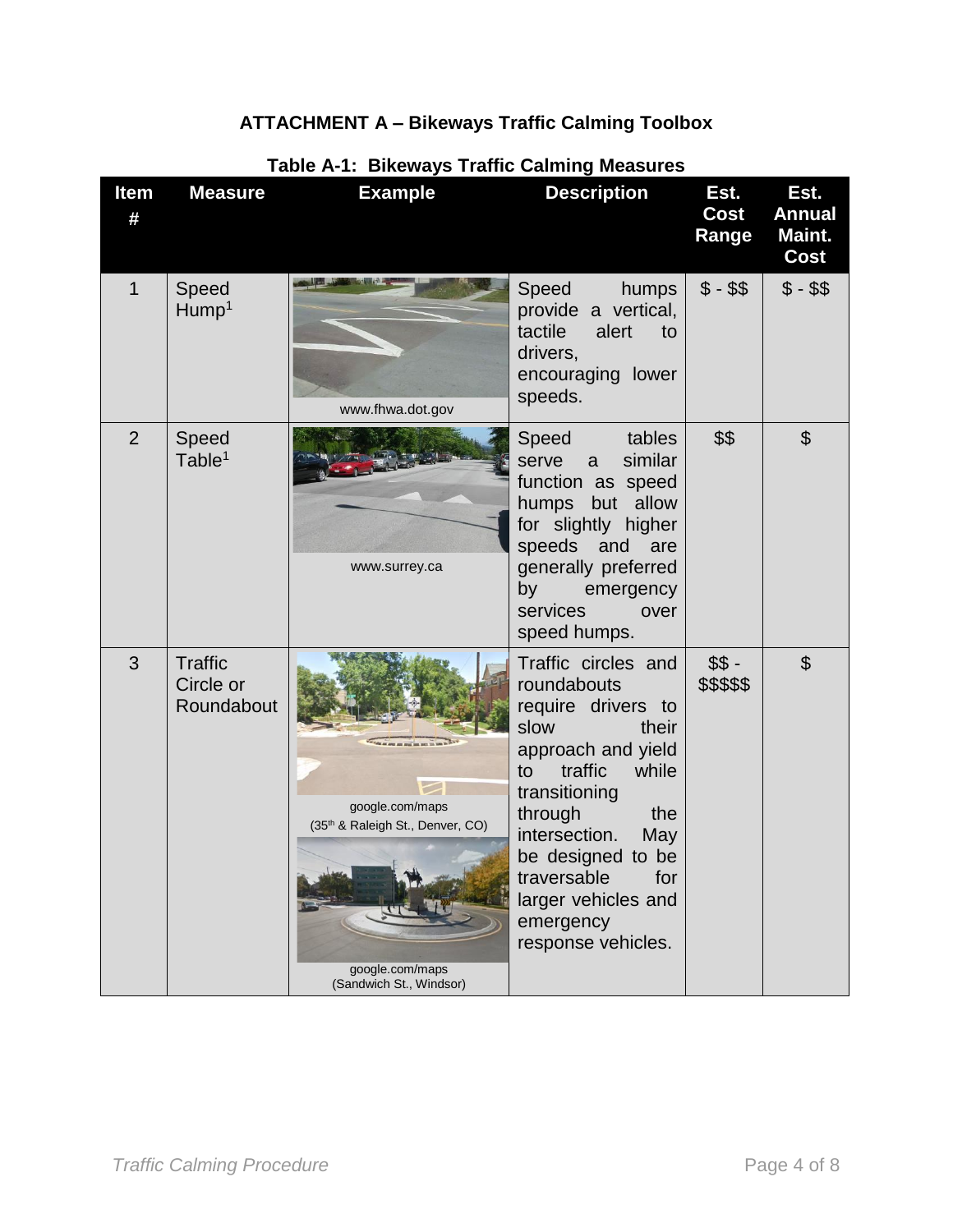| $\overline{4}$ | Right-<br>in/Right-out<br>Island               | www.fhwa.dot.gov               | Right in/right out<br>islands<br>restrict<br>vehicle flow to help<br>eliminate left turn<br>into<br>movements<br><b>of</b><br>and<br>out<br>driveways lowering<br>the potential<br>for<br>conflicts. | \$\$         | \$                    |
|----------------|------------------------------------------------|--------------------------------|------------------------------------------------------------------------------------------------------------------------------------------------------------------------------------------------------|--------------|-----------------------|
| 5              | Chicanes                                       | en.wiktionary.org/wiki/chicane | <b>Bump-outs</b><br>on<br>opposite sides of<br>the<br>road<br>require<br>drivers<br>slow<br>to<br>down<br>to<br>zigzag<br>the<br>through<br>roadway<br>configuration.                                | \$\$         | $\boldsymbol{\theta}$ |
| 6              | <b>Road Diet</b>                               | Roadsbridges.com               | Reconfiguration of<br>roadway<br>to<br>a<br>allocate reclaimed<br>width<br>for<br>road<br>other uses, such<br>as turning lanes,<br>bike<br>lanes,<br>pedestrian<br>refuge<br>islands or parking.     | \$\$\$       | N/A                   |
| $\overline{7}$ | <b>Directional</b><br>(Half)<br><b>Closure</b> | www.stocktongov.com            | Partially restricts<br>the flow of vehicles<br>along the<br>street.<br>This<br>measure<br>is i<br>strictly for volume<br>has<br>control<br>and<br>little<br>impact<br>on<br>driver speeds.           | $$ - $$ \$\$ | \$                    |
| 8              | <b>Full Closure</b>                            | www.victoria.ca                | A full closure or<br>cul-de-sac<br>eliminates through<br>traffic<br>for<br>motor<br>vehicles<br>at<br>one<br>end of<br>road,<br>a -<br>serving<br>as<br>a<br>volume<br>control<br>measure.           | \$\$\$\$     | \$                    |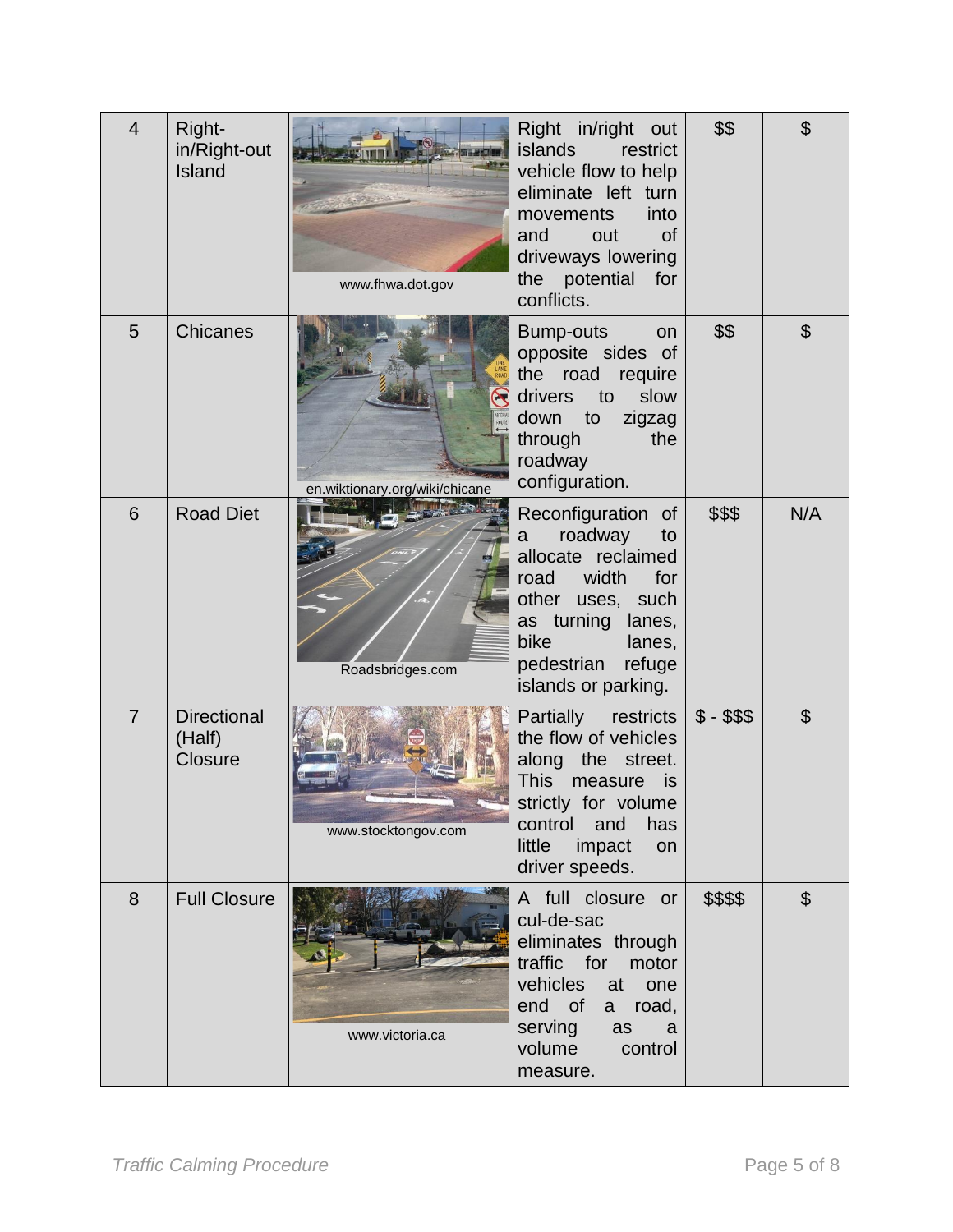| 9  | Diagonal<br><b>Diverter</b>                 | www.sanantonio.gov<br>google.com/maps<br>(Monmouth Rd., Windsor)                             | Diagonal diverters<br>allow some traffic<br>to flow through the<br>intersection<br>in<br>restricted ways to<br>discourage<br>(not<br>necessarily<br>eliminate) through<br>traffic.                                                                                                                                                                     | \$\$\$ | \$        |
|----|---------------------------------------------|----------------------------------------------------------------------------------------------|--------------------------------------------------------------------------------------------------------------------------------------------------------------------------------------------------------------------------------------------------------------------------------------------------------------------------------------------------------|--------|-----------|
| 10 | Raised<br>Median<br>Through<br>Intersection | www.pedbikesafe.org                                                                          | Raised<br>medians<br>through<br>an<br>intersection<br>prohibits<br><b>Cross</b><br>traffic<br>in<br>one<br>direction.<br><b>This</b><br>helps reduce<br>or<br>eliminate<br>through<br>traffic<br>in<br>one<br>direction.<br>Small<br>be<br>gaps<br>may<br>included to allow<br>bicycle and other<br>non-motorized<br>traffic<br>to<br>pass<br>through. | \$\$   | $$ - $$   |
| 11 | <b>Traffic</b><br>Calming<br>Curbs          | ш<br>facebook.com/MunicipalityofLeamingt<br>on (Talbot St. W. at Queens Ave.,<br>Leamington) | Precast<br>concrete<br>slabs<br>used<br>to<br>create<br>curb<br>traffic<br>extensions,<br>circle<br>centre<br>islands,<br>chicanes<br>protected<br>or<br>bicycle lanes.                                                                                                                                                                                | \$\$   | \$\$<br>Φ |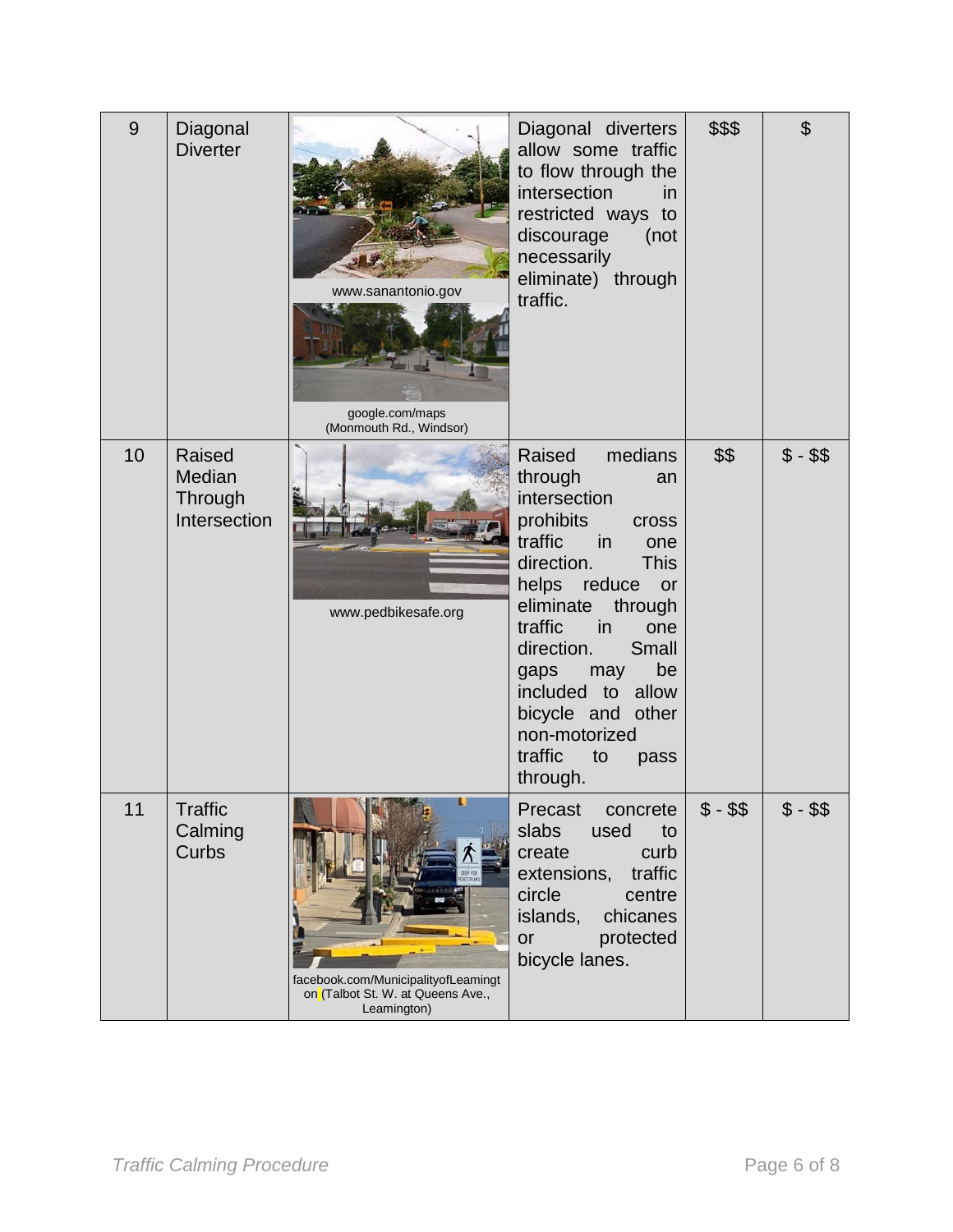|    |                                                      | google.com/maps<br>(McKenzie Towne Gate, Calgary)<br>google.com/maps<br>(Erin Woods Blvd., Calgary)                            |                                                                                                                                                                                              |                |                |
|----|------------------------------------------------------|--------------------------------------------------------------------------------------------------------------------------------|----------------------------------------------------------------------------------------------------------------------------------------------------------------------------------------------|----------------|----------------|
| 12 | Turn<br>Prohibition<br>(signed)                      | N <sub>O</sub><br>N <sub>O</sub><br>TURN<br>ON RED<br><b>TURN</b><br>TURN<br>ON<br>ON<br><b>RED</b><br>RED<br>www.fhwa.dot.gov | prohibitions<br>Turn<br>should<br>serve<br>a<br>similar purpose as<br>directional<br>closures<br>or<br>diagonal diverters.                                                                   | $\mathfrak{S}$ | $\mathfrak{S}$ |
| 13 | Through<br><b>Traffic</b><br>Prohibition<br>(signed) | <b>A</b> / B<br>DO NOT<br><b>ENTER</b><br>MON-FRI<br>7 AM-9 AM<br>EXCEPT BY<br>SPECIAL PERMIT<br>www.fhwa.dot.gov              | Through<br>traffic<br>prohibitions should<br>similar<br>serve<br>$\mathsf{a}$<br>full<br>purpose<br>as<br>closures, diagonal<br>diverters, or raised<br>medians<br>through<br>intersections. | $\mathfrak{S}$ | $\mathfrak{S}$ |

**Note 1 –** In general, it is recommended that large, bolt-in traffic calming measures such as speed cushions not be installed at the same location for more than two years. Beyond this point, the pavement damage can be severe enough that the anchors may not be able to keep the cushions secured to the pavement.